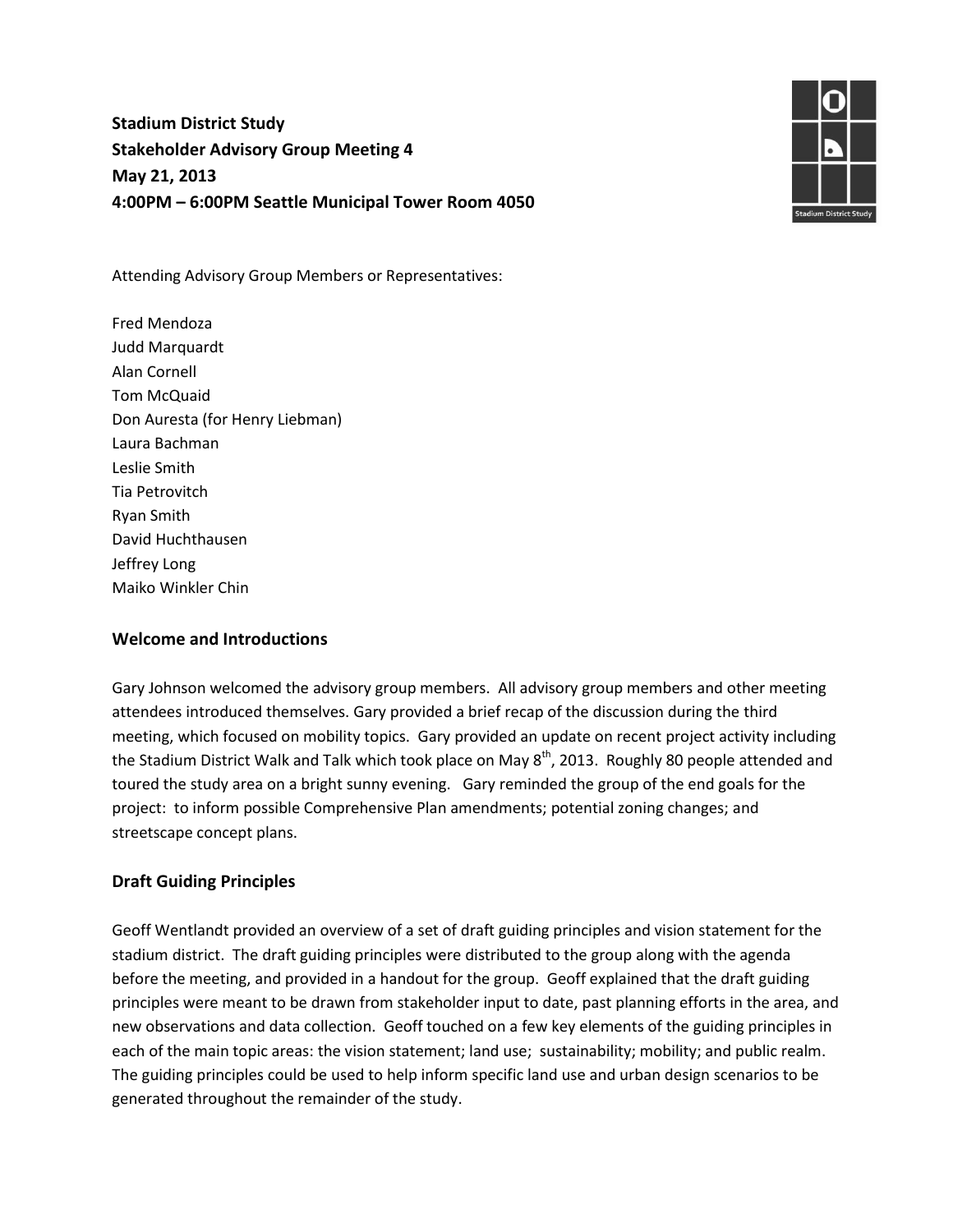# **Stakeholder Group Discussion**

The stakeholder advisory group began a discussion of the guiding principles. Comments and topics of discussion are summarized below.

- Several comments pertained to the lack of emphasis in the principles on the need to protect public investments made in major professional sports facilities.
- It was noted that the principles differed from the core value statements that were voted on by the public boards that oversee SafeCo Field and CentruyLink field in the 2012 privately prepared Stadium District Concept Plan.
- It was requested that language be added into the guiding principles to consider the need to protect the operational and functional needs of the stadium facilities.
- There was discussion of whether language in the principles particularly language pertaining to "seven day a week" neighborhood connotes residential uses.
	- o *DPD staff indicated that the language reflects the principle of seeking to create a neighborhood that is active more often than the 'peaks and valleys' of stadium related activities, which could be achieved by residential uses or other uses which would be studied in more detail. It was noted that residential use will be among the range of uses to be studied in detail, and that scenarios involving residential uses would likely limit the extent and amount of such uses to specific locations.*
- Concerns were expressed about the compatibility of potential residential uses with industrial activities nearby the stadium district, particularly noise impacts.
- It was noted that certain buildings in the area have existing residential uses (pursuant to prior land use allowances for live/work activities) and that residents of those buildings know that it is very loud in the area. This would be a significant challenge to citing new industrial uses in the area. Any new residents would need to understand that it is a loud environment.
- Some support for the value of residential use to create a more vibrant neighborhood and  $\bullet$ integrate with Pioneer Square and the International District was expressed. The ability for residential use to support a broader range of business activity was noted.
- It was noted that the 'peninsula' of Pioneer Square land that extends southward between Occidental Ave. and First Ave. as far as Royal Brougham already permits residential use.
- The proximity of potential residential use to Stadium activities was also noted as a factor to consider. There could be challenges related to stadiums having lights on during late hours. Due to cleaning needs stadiums sometimes must keep lights on late into the night after events.
	- o *DPD staff reminded the group that the purpose of studying a range of potential uses in detail was to evaluate the pros and cons of various scenarios. The consultant team will be engaging in the analysis starting with today's presentation.*
	- o *DPD staff welcomed the group to provide specific comments and editing on the proposed draft guiding principles in e-mails or during individual meetings following the advisory group meeting.*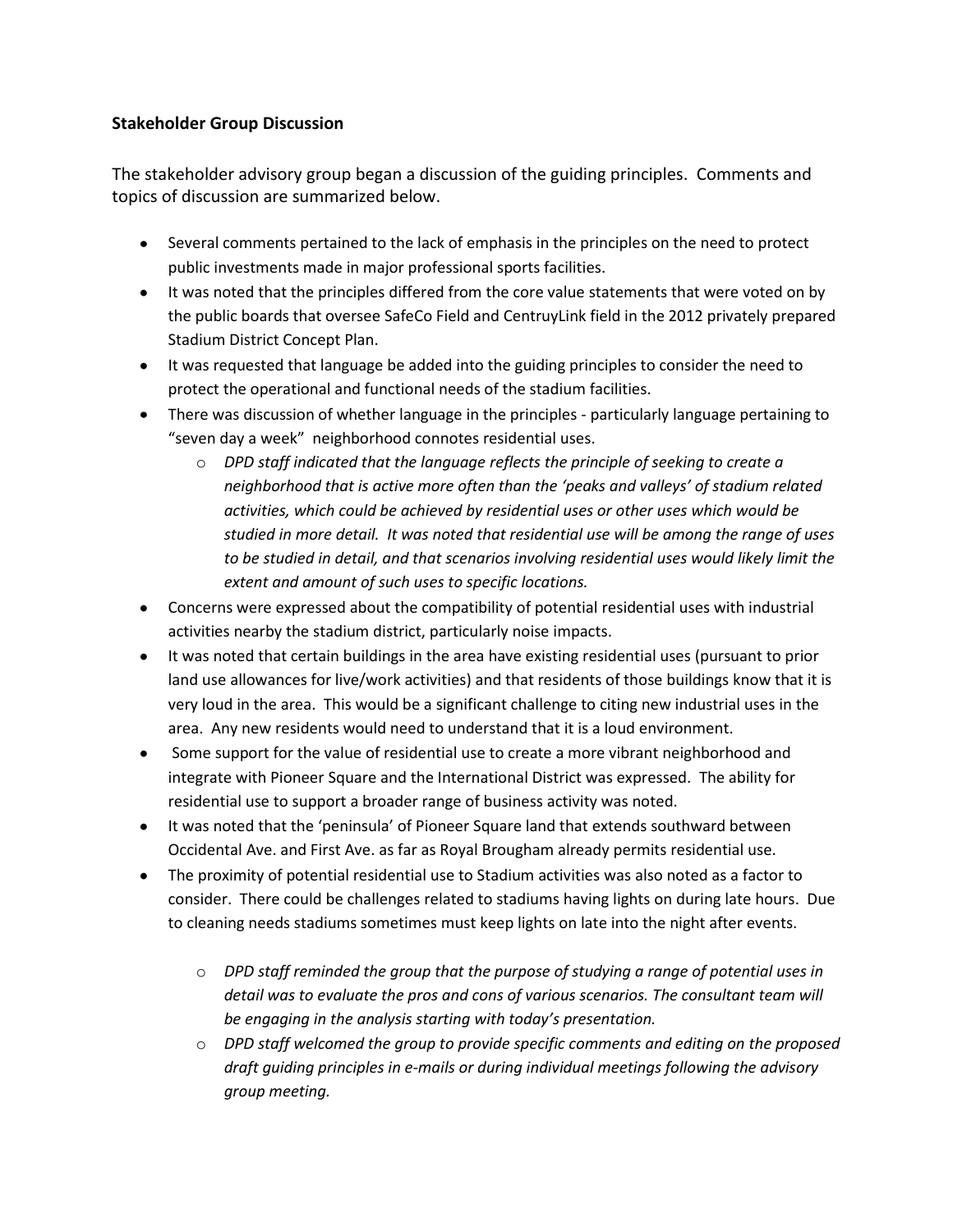#### **Introducing the Consultant Team**

Gary Johnson summarized the hiring process for the selection of a consultant team. The team is providing services directly to the City of Seattle on execution of the study. Consultant team member firms took a moment to introduce themselves and explain their respective roles.

- Patrick Gordon, Principal, described the work of ZGF Architects the team lead. ZGF will conduct urban design and land use analysis. Other members of the ZGF team include David Grant and Jerome Unterriener. Patrick touched on ZGF's extensive past work in the area including architectural work on King Street Station preservation, Stadium Place, and consulting on the 2012 privately prepared Stadium District Concept Plan.
- Matt Anderson, Principal, described the work of Heartland. Matt summarized the type of economic and feasibility analysis Heartland will perform for the study. Heartland will evaluate the current and long term feasibility factors and residual land value considerations for focus catalyst sites in the district. Matt Hoffman is the other key team member from Heartland.
- Kendra Breiland, Transportation Planner, summarized the role Fehr & Peers will play on the team to evaluate district transportation constraints and opportunities associated with all potential scenarios. Kendra described the multi-modal focus of Fehr & Peers ranging from freight movement to vehicle movement to non-motorized modes.
- A team member not present was Terry McCann, Senior Planner at EA Engineering, which will conduct schematic level analysis of environmental and adjacency impacts related to land use scenarios.

## **Urban Design Analysis**

Patrick Gordon proceeded to give a presentation on the consultant team's initial urban design analysis of the district. The presentation began with a discussion of the district's relationship with adjacent and nearby neighborhoods, including recent and emerging trends in those neighborhoods. Patrick provided an overview of major influencing land use patterns in the district beginning with the footprint and influence of the sports and entertainment facilities, including some observations about the activity patterns associated with the facilities. Patrick then pointed out the presence of a strong fabric of character sites and buildings with historic interest in the area. He noted that these sites contribute important qualities and sense of place and history to the area. The character sites are not expected to be the locations of significant change. Patrick then provided an overview of recent, planned or ongoing investment and new development. He noted that new development will occupy a significant portion of the study area and will have major influence. Projects highlighted included: stadium place, home plate development, SR99 Alaska Way portal, King Street Station preservation, new Waterfront including the